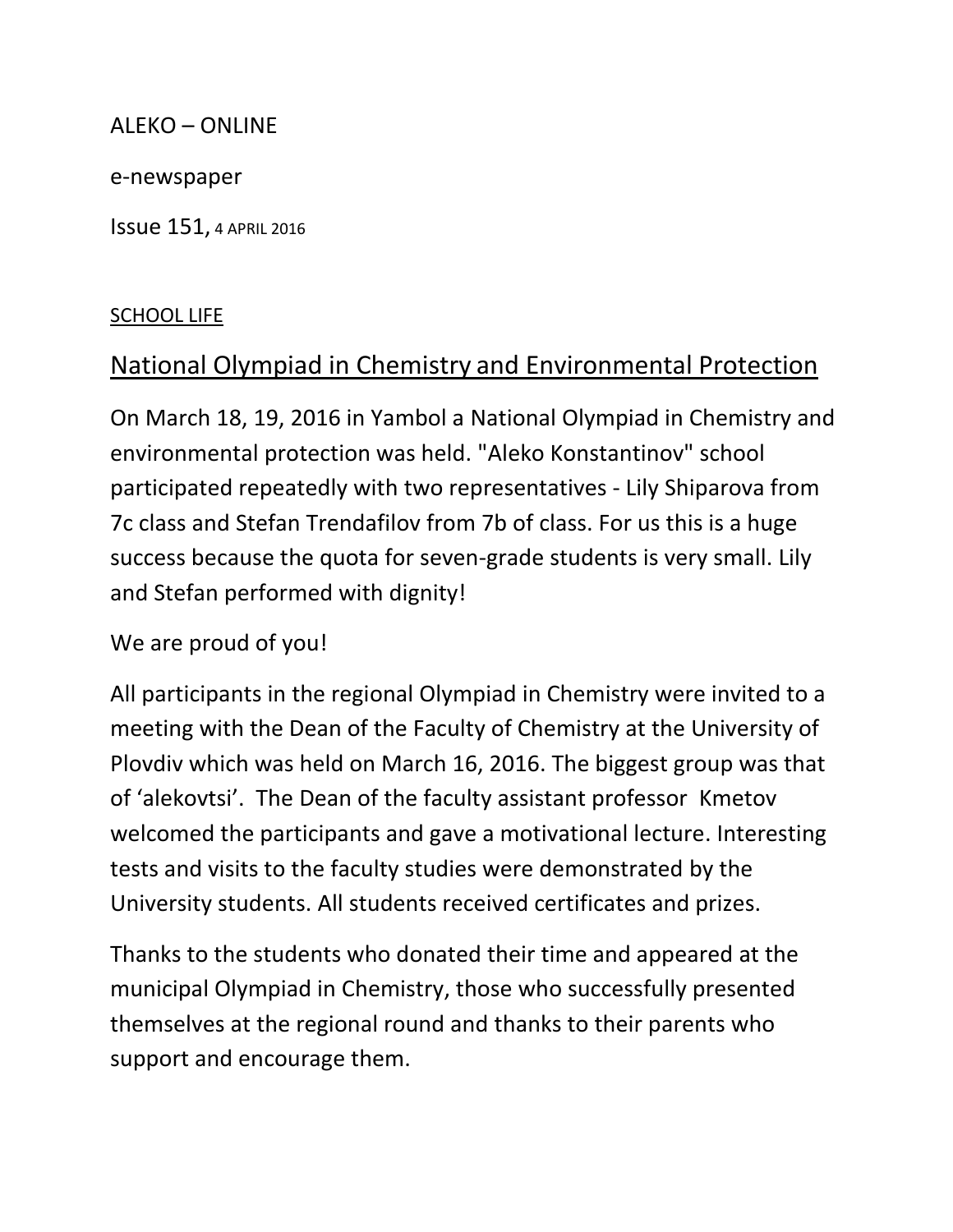Lilia Topchiyska

Deputy headmaster and teacher of Chemistry

## National competition "The Key of Music"

The musical game "The key of music" is a national competition in Music for students from IV, V, VI and VII grade. It is organized by the Ministry of Education and Science according to Regulations developed by the National Commission in three rounds: municipal / school, regional and national. It is held by self-written works in which the students answer questions related to listening to music and solve theoretical and creative tasks tailored to the teaching material classes.

The students from "Aleko Konstantinov" performed with dignity at the municipal and regional stage of the race, and for the national round ranked Victoria Popova, Gabriela Kotseva Dennis Tonchev, Zahari Lazarov and Ilian Gerrin from IV "a" Varty Garabedian and Kiril Konstantinov of 4"c", Georgi Tetimov and Yoana Alexandrova from 4 "d" class, Diana Toneva and Preslava Kalichkova from 5 "c" class, Valentina Vladimirova and Emma Tongova from 5 "b" class, Alexandra and Nadezhda Atanasova Atanasova from 5"c" class, Kalina Karaivanova and Radostina Stoeva from 6 "d" class.

Dear children, we are happy with your successes and wish you a successful performance!

Nina Dimitrova, teacher of Music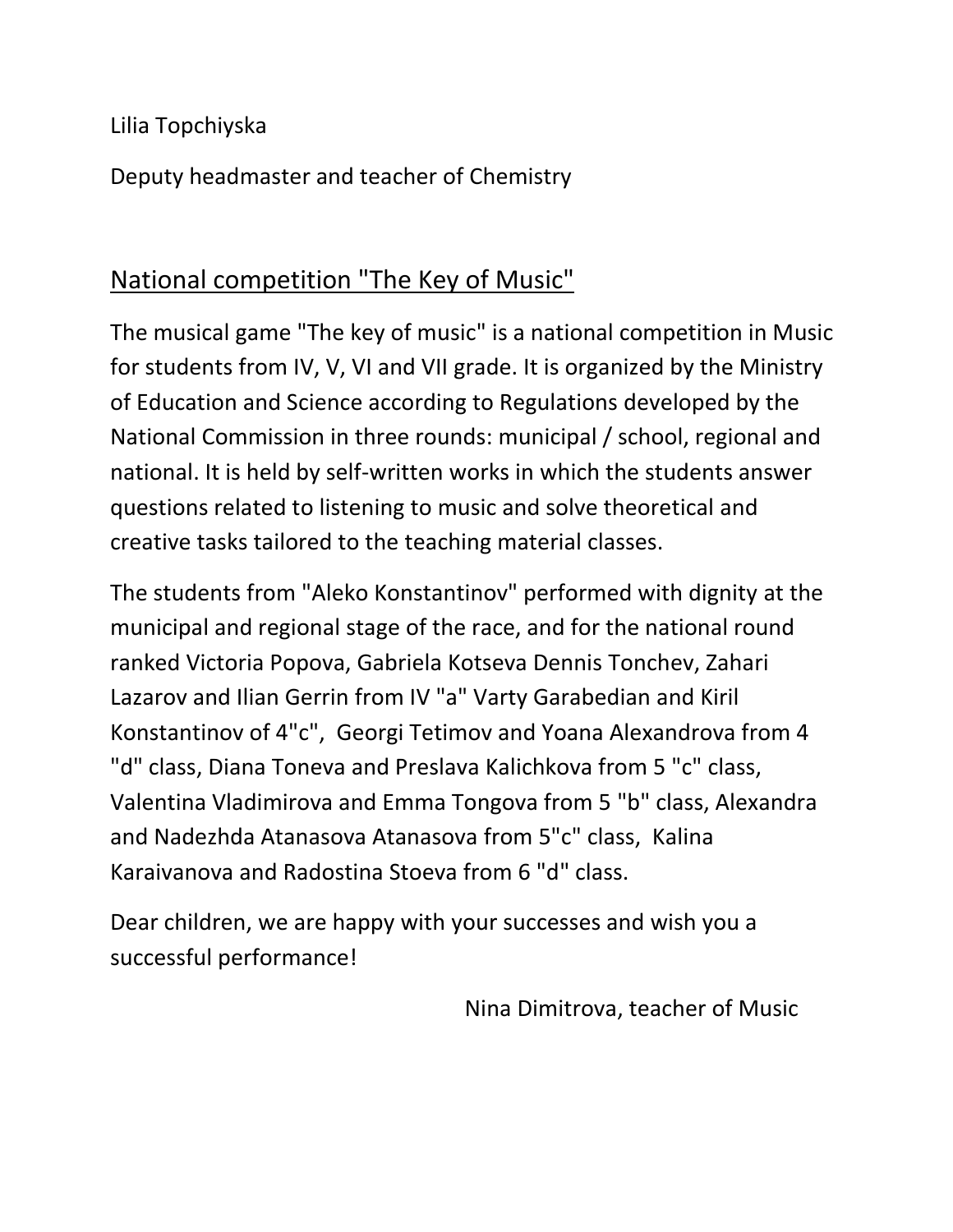## International Tournament in Eurythmics

On March 5, 2016, in Budapest the third international tournament in eurythmics SPRING PRINCESS CUP was held.

Ivelina Gereva from 4 a class took part in it. She is an athlete at 'Thracia' sports club.

At the final standings SHE took second place in her age group.

Well done, Ivelina!

We are proud of you! Go boldly and persistently ahead!

M. Miteva, class teacher of 4 a

Innovative Schools Project

## Open lesson of Chemistry and Environmental Protection

On 16 March 7b class held an open lesson in Chemistry and Environment on "Types of chemical compounds." A group work for compiling genetic transitions, a "What is excessive?"game and reflection were watched during the lesson.

The group work is a basic method and a conducting laboratory work in Chemistry in the 7th grade.

In conducting a laboratory work on "Activity of the halogen elements" students are divided into 5 groups, each group receiving colorless solutions and trying to prepare a plan for their recognition. The plan is presented to the teacher or to the consulting students and after approval, proceedings to undertake practical tasks are carried out.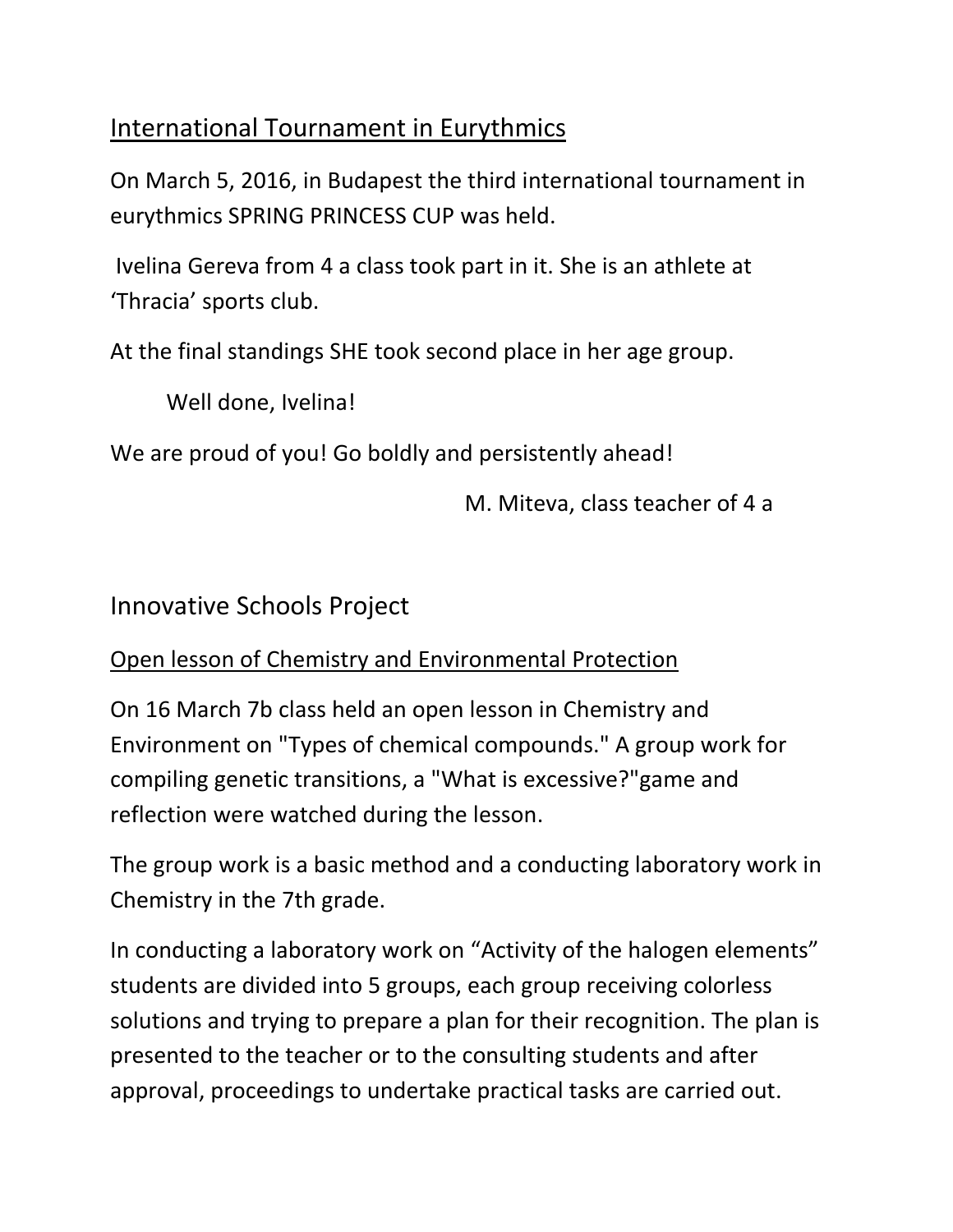Lilia Topchiiska, teacher of Chemistry

# "The Ten Mostly Read Books by Students in Plovdiv" campaign continues

/ photos /

#### INNOVATIVE LESSON IN 4 'A' CLASS

### Bulgaria during the Middle Ages

An innovative lesson with students from 4a class was carried out on the topic "Bulgaria during the Middle Ages".

The class was divided into 5 groups. The students had to do projects. Each group had to prepare materials on a particular topic in advance . The children worked enthusiastically and performed their tasks. All of them participated actively.

In the end of the lesson the students responsible for the groups presented the finished projects to the class. Everybody was satisfied with their work.

Maria Miteva- class teacher of 4a class

# The best words about my country

This year some competitive touch can be felt in 4a class during their reading lessons. Besides the permanent class competitions like Mostly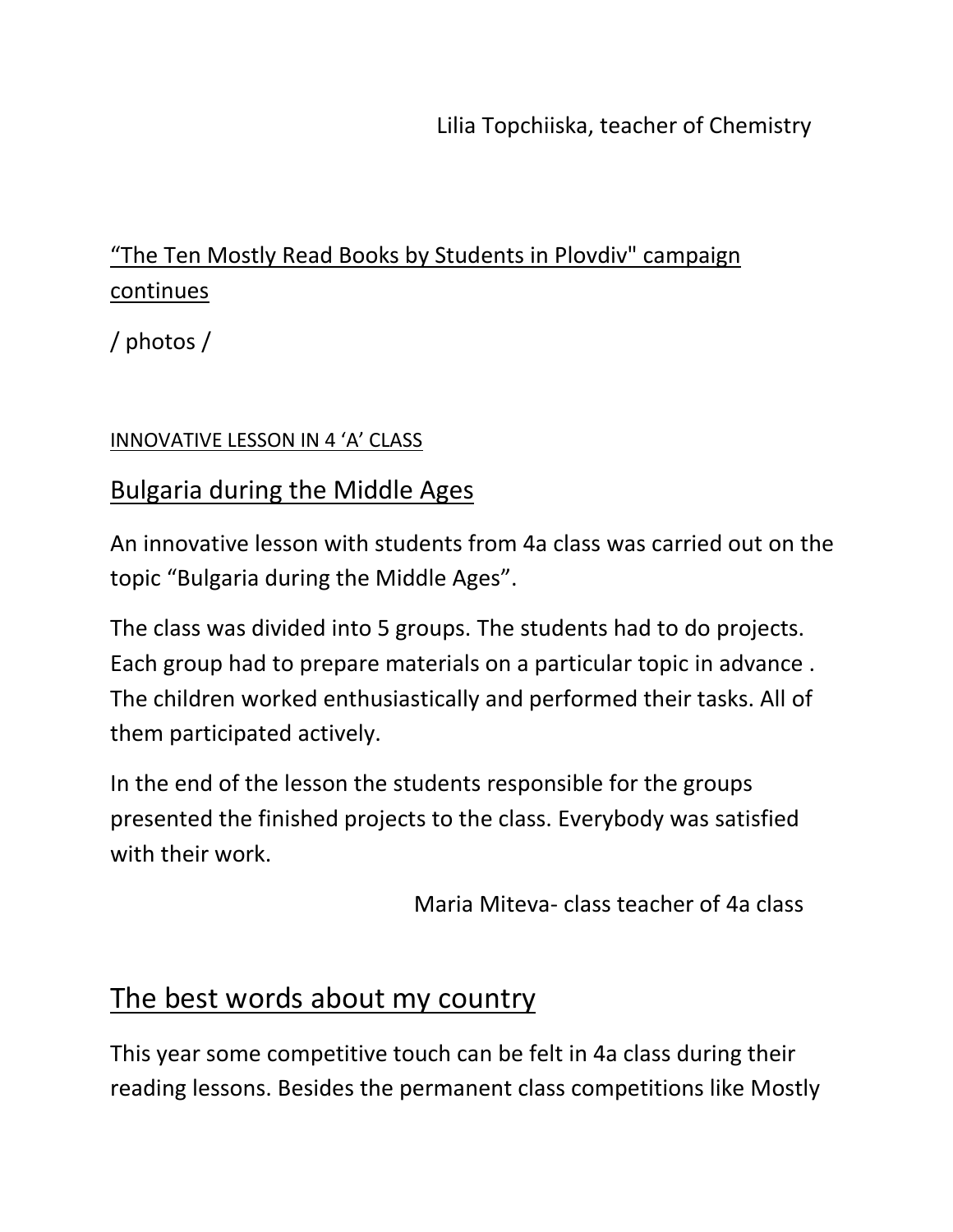read books during the school year 2015/2016, Most beautiful illustration on a material being studied and some others, the last class competition is titled "The best words about my country".

Aneta Pirnareva - class teacher of 4c class

### APRIL 2 – A FAVOURITE HOLIDAY

International Children's Book Day - April 2, The library will celebrate the International Children's Book Day with several initiatives such as 'I love children`s books "- a literary carousel in third grade, 'Snow White and the Seven Dwarfs'- a dramatization, 'I will tell you about books ...'- a meeting between Tsvetana Mihailova, an author in Plovdiv and students from 4a and 4d classes. When there are such kind of events it`s never boring. They defy imagination in little children and provoke them to check their knowledge. Some of those events we have already held, and others are ahead.

The literary carousel created such an emotional intensity due to unsustainable willing to take participation that we could hardly keep the children to wait for the order. On a track principle we invented a story with a certain beginning. Every other child had to continue the thought of the one before him. We got such interesting moments that we are almost ready with the contents of an entire book.

The second part consisted of inventing riddles, each child pulling his/her image to think on it. Some managed quickly and easily, others didn`t but they were active in identifying the images.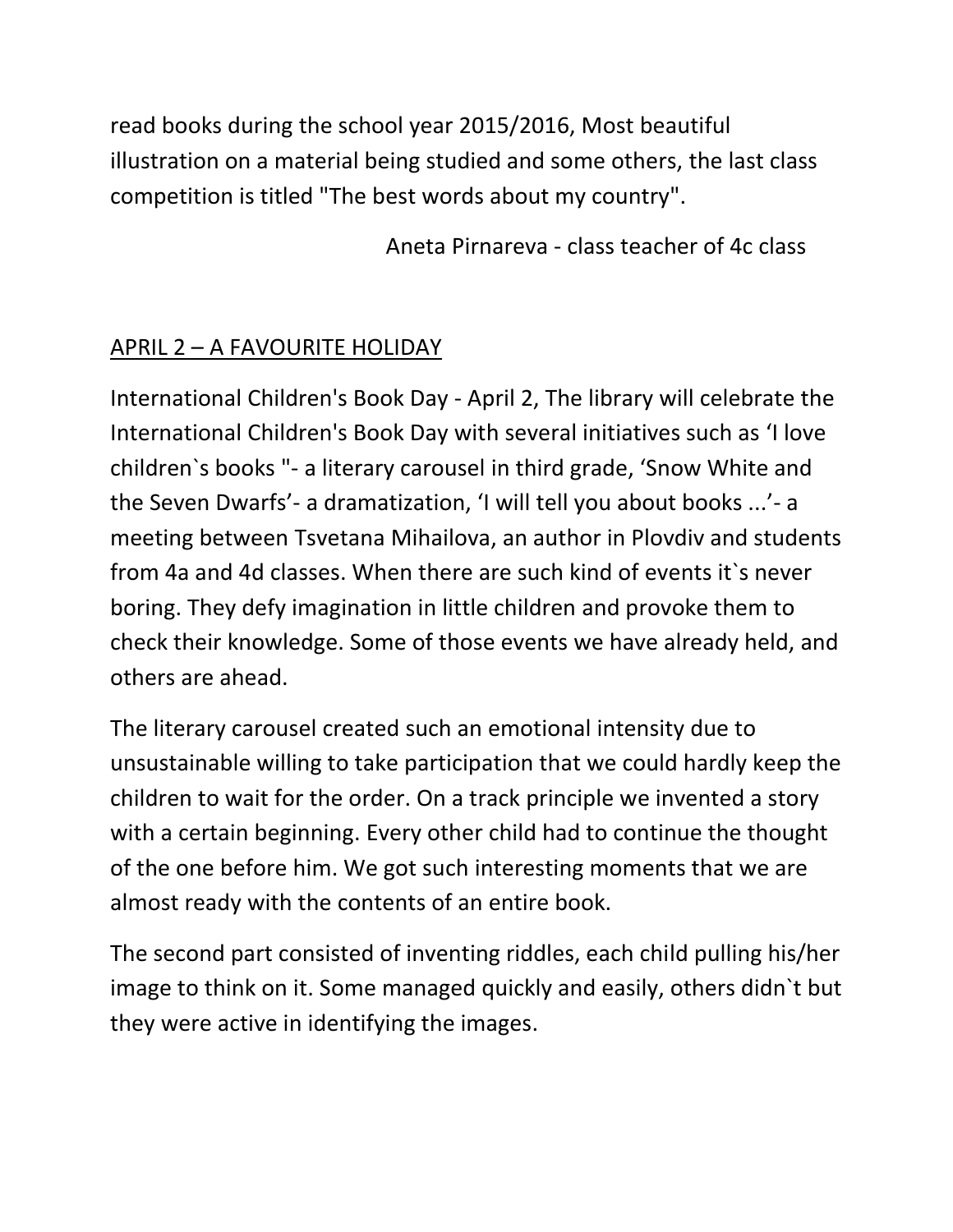In the end each group of four children received a different didactic task requiring speed and wits.

We continue to prepare other exciting activities as well.

Elena Penisheva, librarian

### SCHOOL FOR PARENTS

## 3 children's questions of divorce - how to respond?

When children ask questions they do not expect most complicated and detailed answers, they expect more reassurance and confirmation than information. They need to be confident about your love to them no matter what happens. They want to feel themselves understood. Here are the three most important issues to think over.

**1. Why?** Prepare for any "Why" questions, starting with "Why did you stop loving each other?" and ending with "Why are divorcing?". Children want to see the big picture and the reasons for the separation. The fear behind this question comes from the fact that if mom and dad can stop loving each other, they can stop loving their child, too.

You should make your child sure that love between parents is very different from the love that the parents feel to their child. Explain to him that you love him forever. In most cases it is not necessary to give explanations about why you divorce. Explain well to your child that you're still a family, just a slightly different kind of family.

**2. Is it my fault for the divorce?** Young children are usually egocentric, which makes them feel guilty about your separation. To deal with this again you must make your child sure that your love for him is unwavering and indestructible. Your child should understand that the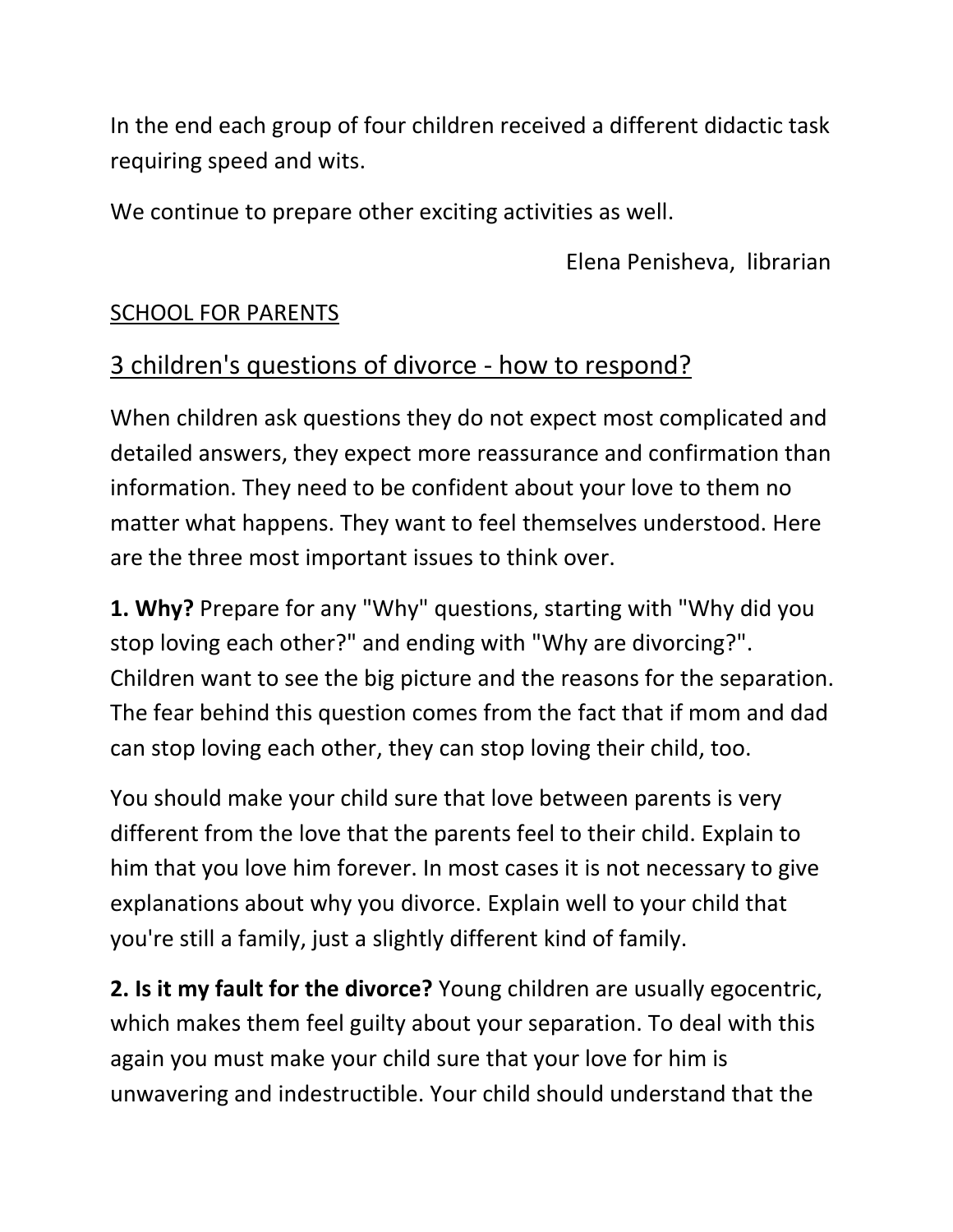complicated relationships between adults have nothing to do with him and he just has no fault for the divorce. Tell your child that you both will always love him and that will never change.

**3. Where will I live?** Before you talk to your child, talk to each other.

You need a synchronized plan before you report a divorce. Tell your child when, where and how long he will stay. Assure him that he can express his views any time and you will comply with his wishes and feelings.

It is important to always speak respectfully about your former partner in the presence of the child. Do not involve your child in your conflict because the reasons for the divorce may be what ever but the former partner will always remain a father/mother of your child.

Zdravka Petrova, pedagogical advisor

12

## LIBRARY - INFORMATION CENTER

,,Ivan Vazov and his works – a limitless inspiration for our beautiful scenery and native language" - an extracurricular reading in the 4th grade

A student in the fourth grade is already big enough to understand that comprehending completely the works of a great writer like Ivan Vazov it is necessary to delve into him many times. The beginning is put in the first grade with the poem ,,I am Bulgaria", and the end for each of us is different. If we decide to read everything created by him, we will need many years and even after we have completed school education.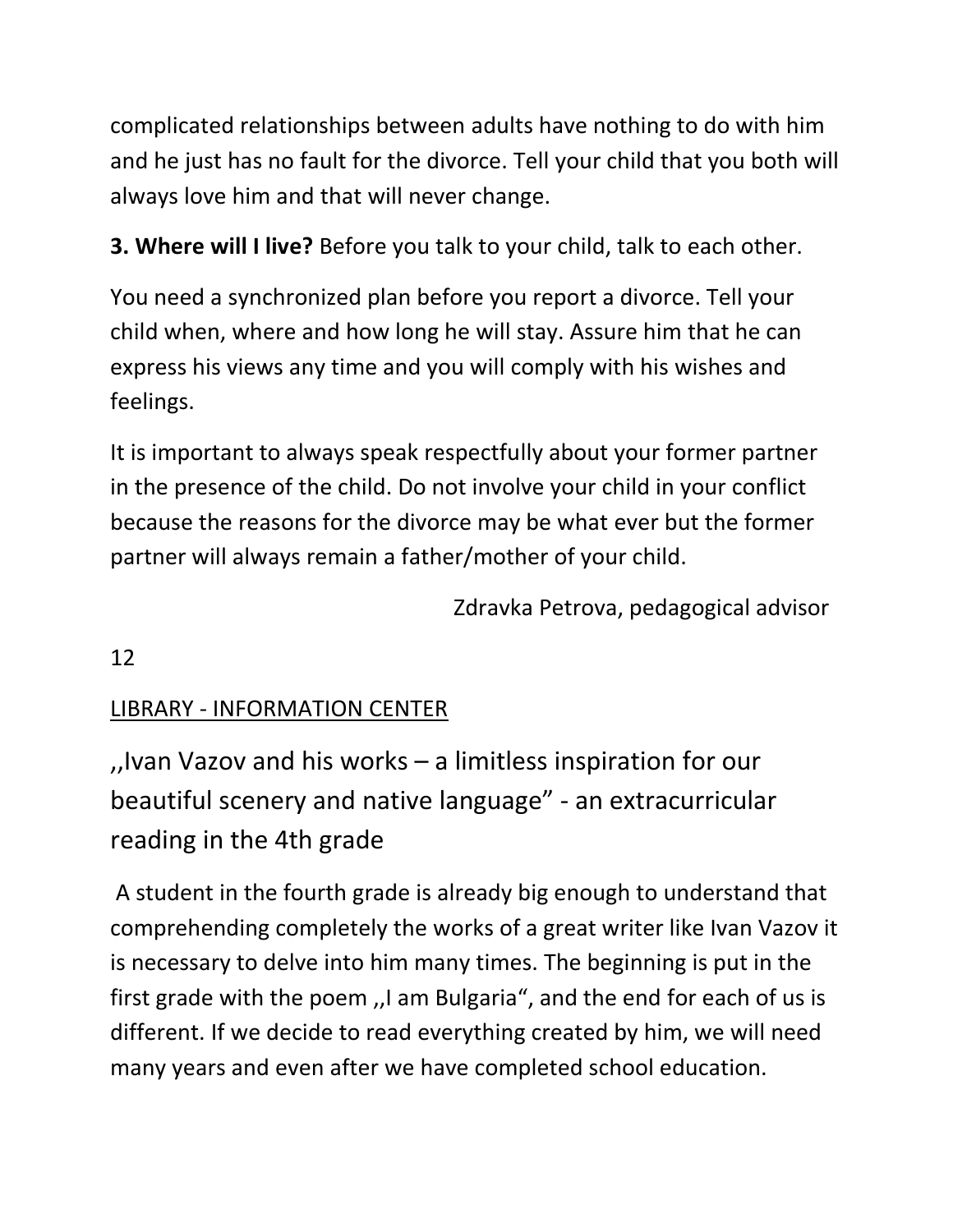In the textbook literature students are introduced to the works ,,My kind Fatherland ",, Danube" and the short stories ,,Apostle in mishap" and ,,In Pirin." The time for extracurricular reading enables them to complete their knowledge with more examples of poems, short stories and travelogues with which the national poet has donated the Bulgarian literature.

Of course his personal life is also interesting for the students. Especially his period in Plovdiv which is extremely favorable for the creative development of Vazov. His works from that period start the basis of the post-liberation Bulgarian literature in almost all literary genres, so turning to the row of classic masterpieces.

From the presentation, which the students watched they not only gained a clearer picture of the above, but also felt the love and gratitude of the people to the poet. His name got memorized with golden letters in the students` minds.

Elena Penisheva, librarian

### R E F E R E N D U M

## PHOTO CONTEST

The national publishing house "Az Buki" announces a national photo contest named "My school is the best" The competition is the first of its kind on this topic for students from I to XII grade.

Members of the jury are renowned names in the field of art and photojournalism.